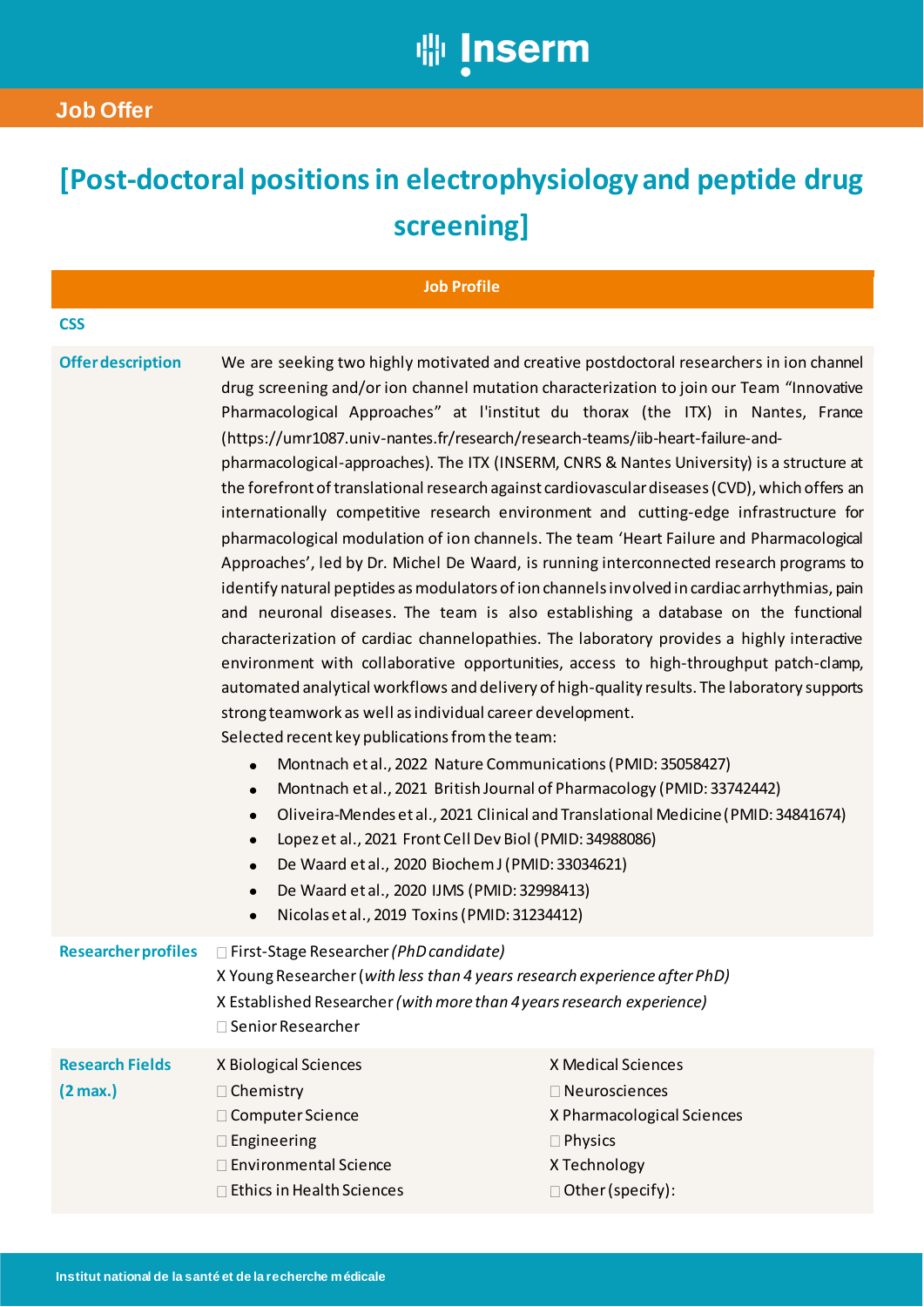| <b>Main Activities</b>                                          | • The fellow will develop and apply innovative analytical approaches in the area of ion channel<br>screening and carry on research studies on neurodevelopmental disorders. He/she willwork<br>closely with other team members to identify selective enhancers / blockers targeting Na <sub>v</sub> 1.2<br>or Na <sub>v</sub> 1.9 channels. He/she will develop, optimize and/or operate data analyses workflows,<br>interpret the biological results, communicate his/her research outputs to the scientific<br>community, and contribute to the design of downstream custom analyses. This postdoctoral<br>position takes place in a context of national collaborations allowing the candidate to interact<br>with our partners. The successful candidate will get privileged access to in-house state-of-<br>the-art facilities in electrophysiology. L'institut du thorax is committed to increasing the<br>number of individuals with disabilities in its workforce and therefore encourages<br>applications from such qualified individuals. Furthermore, our lab seeks to increase the<br>number of women in those areas where they are underrepresented and therefore explicitly<br>encourages women to apply. |  |
|-----------------------------------------------------------------|------------------------------------------------------------------------------------------------------------------------------------------------------------------------------------------------------------------------------------------------------------------------------------------------------------------------------------------------------------------------------------------------------------------------------------------------------------------------------------------------------------------------------------------------------------------------------------------------------------------------------------------------------------------------------------------------------------------------------------------------------------------------------------------------------------------------------------------------------------------------------------------------------------------------------------------------------------------------------------------------------------------------------------------------------------------------------------------------------------------------------------------------------------------------------------------------------------------------|--|
| <b>Associated</b><br><b>Activities</b>                          | • Contribute to other team member projects                                                                                                                                                                                                                                                                                                                                                                                                                                                                                                                                                                                                                                                                                                                                                                                                                                                                                                                                                                                                                                                                                                                                                                             |  |
| <b>Specific</b><br><b>Requirements or</b><br><b>Constraints</b> | $\bullet$ NA                                                                                                                                                                                                                                                                                                                                                                                                                                                                                                                                                                                                                                                                                                                                                                                                                                                                                                                                                                                                                                                                                                                                                                                                           |  |
| <b>Skills/Qualifications</b>                                    | Background and publication track in electrophysiology<br>$\bullet$<br>Experience in drug screening appreciated but not required<br>• Ability to work as a Team Player<br>• Good skills in verbal and written communication in English                                                                                                                                                                                                                                                                                                                                                                                                                                                                                                                                                                                                                                                                                                                                                                                                                                                                                                                                                                                  |  |
| <b>Required</b><br><b>Experience</b>                            | X 0 to 2 years X 2 to 4 years X 4 to 10 years □ >10 years<br>Fields: cardiology; ion channels; electrophysiology; data mining; pharmacology;<br>technology for health                                                                                                                                                                                                                                                                                                                                                                                                                                                                                                                                                                                                                                                                                                                                                                                                                                                                                                                                                                                                                                                  |  |
| <b>Required Education</b><br><b>Level or Diploma</b>            | • PhD degree                                                                                                                                                                                                                                                                                                                                                                                                                                                                                                                                                                                                                                                                                                                                                                                                                                                                                                                                                                                                                                                                                                                                                                                                           |  |
| <b>Required</b><br><b>Languages</b>                             | English<br>$\bullet$                                                                                                                                                                                                                                                                                                                                                                                                                                                                                                                                                                                                                                                                                                                                                                                                                                                                                                                                                                                                                                                                                                                                                                                                   |  |
| <b>Hosting Unit</b>                                             |                                                                                                                                                                                                                                                                                                                                                                                                                                                                                                                                                                                                                                                                                                                                                                                                                                                                                                                                                                                                                                                                                                                                                                                                                        |  |
| <b>Code</b>                                                     | <b>UMR 1087</b>                                                                                                                                                                                                                                                                                                                                                                                                                                                                                                                                                                                                                                                                                                                                                                                                                                                                                                                                                                                                                                                                                                                                                                                                        |  |
| <b>Name</b>                                                     | The research unit of l'institut du thorax                                                                                                                                                                                                                                                                                                                                                                                                                                                                                                                                                                                                                                                                                                                                                                                                                                                                                                                                                                                                                                                                                                                                                                              |  |
| <b>Director</b>                                                 | <b>Richard REDON</b>                                                                                                                                                                                                                                                                                                                                                                                                                                                                                                                                                                                                                                                                                                                                                                                                                                                                                                                                                                                                                                                                                                                                                                                                   |  |
| <b>Composition</b>                                              | 171 people                                                                                                                                                                                                                                                                                                                                                                                                                                                                                                                                                                                                                                                                                                                                                                                                                                                                                                                                                                                                                                                                                                                                                                                                             |  |
| <b>Address</b>                                                  | 8, QUAI MONCOUSU 44000 NANTES                                                                                                                                                                                                                                                                                                                                                                                                                                                                                                                                                                                                                                                                                                                                                                                                                                                                                                                                                                                                                                                                                                                                                                                          |  |
| <b>Website</b>                                                  | https://umr1087.univ-nantes.fr/                                                                                                                                                                                                                                                                                                                                                                                                                                                                                                                                                                                                                                                                                                                                                                                                                                                                                                                                                                                                                                                                                                                                                                                        |  |
| <b>Contract</b>                                                 |                                                                                                                                                                                                                                                                                                                                                                                                                                                                                                                                                                                                                                                                                                                                                                                                                                                                                                                                                                                                                                                                                                                                                                                                                        |  |
| <b>Type</b>                                                     | Post-doctoral position                                                                                                                                                                                                                                                                                                                                                                                                                                                                                                                                                                                                                                                                                                                                                                                                                                                                                                                                                                                                                                                                                                                                                                                                 |  |